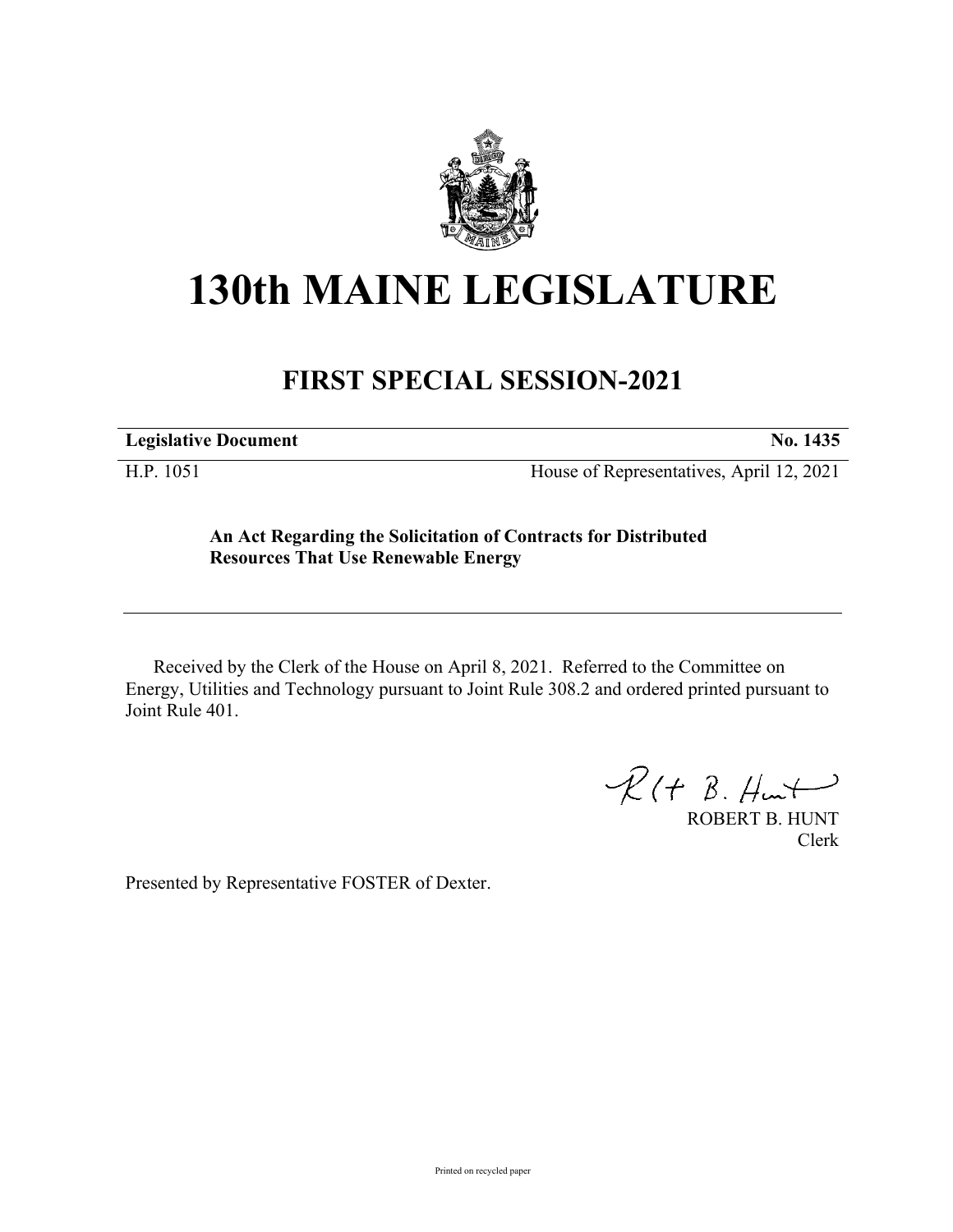| 1              | Be it enacted by the People of the State of Maine as follows:                                   |
|----------------|-------------------------------------------------------------------------------------------------|
| $\overline{2}$ | Sec. 1. 35-A MRSA §3210-F, sub-§1, ¶B, as enacted by PL 2013, c. 454, §2, is                    |
| 3              | amended to read:                                                                                |
| $\overline{4}$ | B. "Long-term energy contract" means a contract with an investor-owned transmission             |
| 5              | and distribution utility entered into under section 3210-C, 3210-H or section 3604.             |
| 6              | Sec. 2. 35-A MRSA §3210-H is enacted to read:                                                   |
| $\overline{7}$ | §3210-H. Long-term contracts                                                                    |
| 8              | The commission shall direct investor-owned transmission and distribution utilities to           |
| 9              | enter into contracts for distributed resources pursuant to this section. For purposes of this   |
| 10             | section, "distributed resource" means an electric generating facility that uses a renewable     |
| 11             | fuel or technology under section 3210, subsection 2, paragraph B-3, regardless of the           |
| 12             | facility's power production capacity, and is located in the service territory of a transmission |
| 13             | and distribution utility in the State.                                                          |
| 14             | <b>1. Solicitations.</b> By January 1, 2025, the commission shall select at least 2 competitive |
| 15             | solicitations timed to coordinate with other procurements undertaken by the commission.         |
| 16             | Following a review of the bids received, the commission may negotiate with one or more          |
| 17             | potential suppliers of distributed resources. If only one bid is offered, the commission shall  |
| 18             | ensure that the negotiation with the bidder is based on a full project cost disclosure by the   |
| 19             | potential supplier. The commissioner shall negotiate a contract of up to 100 megawatts in       |
| 20             | capacity that is commercially reasonable and commits all parties to commercially                |
| 21             | reasonable behavior. The commission may direct an investor-owned transmission and               |
| 22             | distribution utility to enter into a contract of up to 375 megawatts if the aggregate of        |
| 23             | projected costs of all contracts entered into under this section does not exceed the            |
| 24             | commission's most recent best estimate of the aggregate of costs of long-term contracts         |
| 25             | under section 3210-G. If the pricing of one or more competitive bids is equivalent, the         |
| 26             | commission shall give preference to a project that:                                             |
| 27             | A. Supports the rural economy of the State;                                                     |
| 28             | B. Offers a solution to the needs of the electric grid; or                                      |
| 29             | C. Includes a program to assist low-income residents of the State to obtain the benefits        |
| 30             | of renewable energy.                                                                            |
| 31             | 2. Disposition of resources. As directed by the commission pursuant to this section,            |
| 32             | an investor-owned transmission and distribution utility shall sell distributed resource         |
| 33             | capacity or energy purchased or take other action relative to distributed resource capacity     |
| 34             | or energy.                                                                                      |
| 35             | 3. Cost and benefit recovery. The commission shall ensure that all costs and direct             |
| 36             | financial benefits associated with a contract entered into under this section are allocated to  |
| 37             | ratepayers in accordance with section 3210-F. An amount charged to a ratepayer must             |
| 38             | reflect any price differential that exists at any time during the term of the contract between  |
| 39             | the contract price and the prevailing market price at which the distributed resource is sold    |
| 40             | and any other differences from gains or losses derived from a contract.                         |
| 41             | Sec. 3. 35-A MRSA c. 34-C, as amended, is repealed.                                             |